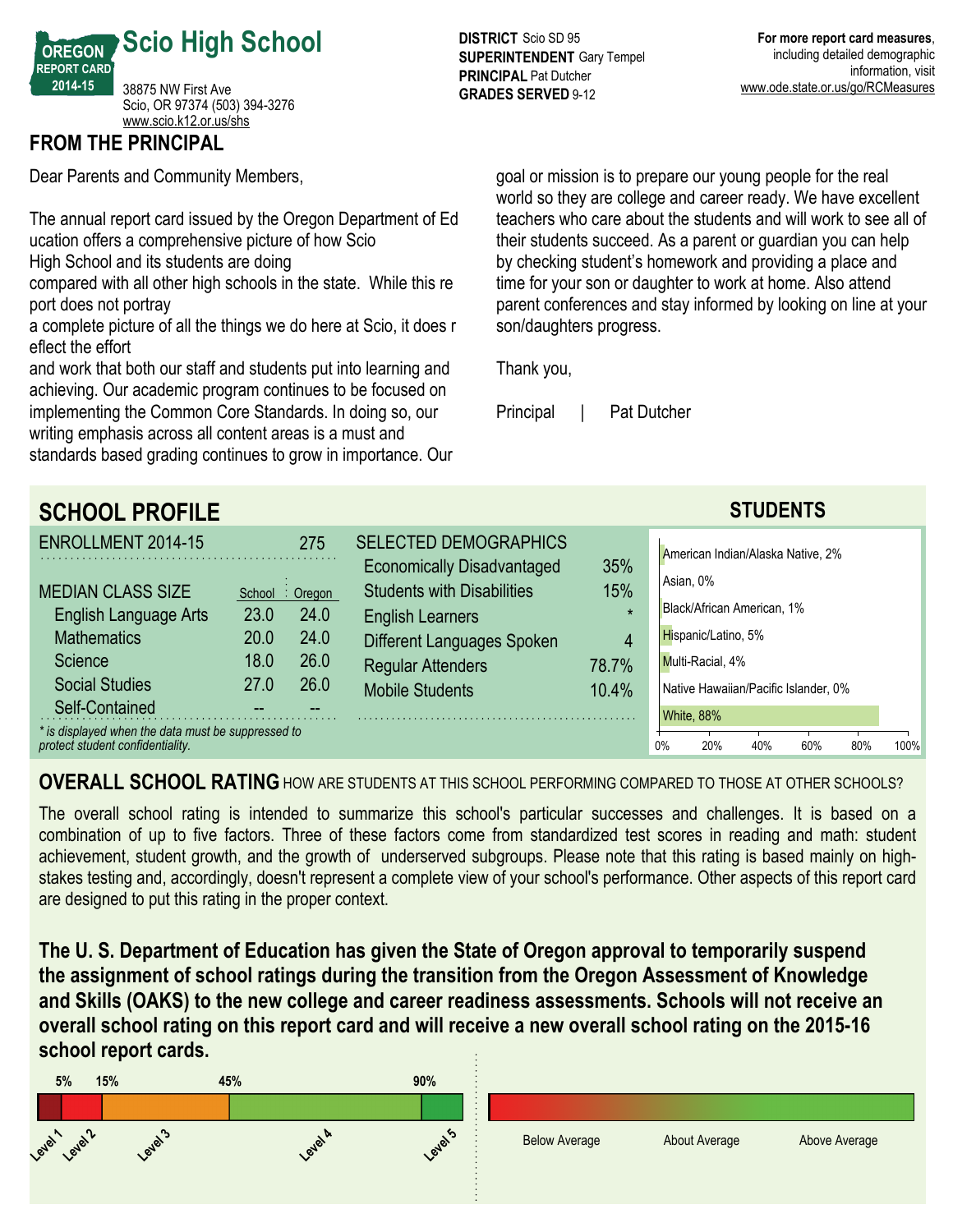38875 NW First Ave Scio, OR 97374 (503) 394-3276 <www.scio.k12.or.us/shs>

**Scio High School**

**OREGON REPORT CARD 201415**

# **PROGRESS** ARE STUDENTS MAKING ADEQUATE GAINS OVER TIME?

| <b>SCHOOL</b>                                                                    | Performance of students enrolled in the school for a full academic year |                                                                                                                                                   |                                                  |                                                         |                                       |  |  |  |  |  |  |  |
|----------------------------------------------------------------------------------|-------------------------------------------------------------------------|---------------------------------------------------------------------------------------------------------------------------------------------------|--------------------------------------------------|---------------------------------------------------------|---------------------------------------|--|--|--|--|--|--|--|
| <b>PERFORMANCE</b>                                                               |                                                                         | Did at least 95% of the students at this school take required assesments?                                                                         | No, Interpret Results with Caution<br>IXI<br>Yes |                                                         |                                       |  |  |  |  |  |  |  |
| The Smarter<br>Balanced and<br>alternate<br>assessments have<br>four performance |                                                                         | Participation rate criteria are in place to ensure schools test all eligible students.<br>School Performance (%)<br>2012-13<br>2011-12<br>2013-14 | School<br>2014-15                                | Oregon<br>:Performance (%) :Performance (%):<br>2014-15 | Like-School<br>Average (%)<br>2014-15 |  |  |  |  |  |  |  |
| levels where levels 3<br>and 4 are meeting                                       | English Language Arts (Administered statewide in grades: 3-8, 11)       |                                                                                                                                                   | Level 1                                          | Level 2                                                 | Levels 3 & 4                          |  |  |  |  |  |  |  |
| the standard for<br>school and district<br>accountability.                       | All students in tested grades                                           | 2014-15 is the first operational year of<br>English language arts assessments that<br>measure college/career readiness.                           | 54.9<br>35.2<br>9.9                              | 68.5<br>18.2<br>13.3                                    | 76.1<br>15.9<br>7.9                   |  |  |  |  |  |  |  |
| See report cards                                                                 | <b>Mathematics</b>                                                      | (Administered statewide in grades: 3-8, 11)                                                                                                       | Level 1                                          | Level 2                                                 | Levels 3 & 4                          |  |  |  |  |  |  |  |
| from previous years<br>to view historical<br>OAKS performance<br>data.           | All students in tested grades                                           | 2014-15 is the first operational year of<br>mathematics assessments that measure<br>college/career readiness.                                     | 26.8<br>29.6<br>43.7                             | 31.6<br>26.5<br>41.9                                    | 34.2<br>29.3<br>36.5                  |  |  |  |  |  |  |  |
|                                                                                  | Science                                                                 | (Administered statewide in Grades: 5, 8, 11)                                                                                                      | Did not meet                                     | Met                                                     | Exceeded                              |  |  |  |  |  |  |  |
|                                                                                  | All students in tested grades                                           | 19.6<br>10.7<br>35.4<br>73.2<br>75.0<br>77.1<br>62.5<br>41.7<br>55.4<br>26.8<br>22.9<br>25.0                                                      | 7.6<br>74.2<br>66.7<br>25.8                      | 7.8<br>62.6<br>54.7<br>37.4                             | 9.4<br>69.6<br>60.3<br>30.4           |  |  |  |  |  |  |  |

*Visit www.ode.state.or.us/go/data for additional assessment results. Note: a '\*' is displayed when data are unavailable or to protect student confidentiality.*

| <b>OUTCOMES</b>                                 | WHAT ARE STUDENTS ACHIEVING IN HIGH SCHOOL?                                                                                                    |         | School<br>Performance (%) | . 2011-12 2012-13 2013-14 . | School<br>Performance (%)<br>2014-15 | Oregon<br>. Performance (%) .<br>2014-15 | Like-School<br>Average (%)<br>2014-15 |
|-------------------------------------------------|------------------------------------------------------------------------------------------------------------------------------------------------|---------|---------------------------|-----------------------------|--------------------------------------|------------------------------------------|---------------------------------------|
| <b>COLLEGE</b>                                  | Students preparing for college and careers.                                                                                                    |         |                           |                             |                                      |                                          |                                       |
| <b>AND</b><br><b>CAREER</b><br><b>READINESS</b> | Freshmen on track to graduate within 4 years<br>Students taking SAT                                                                            | 26.8    | 34.4                      | >95<br>18.5                 | 95.0<br>38.2                         | 79.9<br>31.7                             | 85.3<br>39.2                          |
|                                                 | Note: Graduation methodology changed in 2013-14.                                                                                               | 2010-11 | School<br>Performance (%) | $2011 - 12$ 2012-13         | School<br>Performance (%)<br>2013-14 | Oregon<br>Performance (%)<br>2013-14     | Like-School<br>Average (%)<br>2013-14 |
| <b>GRADUATION</b>                               | Students earning a standard diploma within four years of entering high school.                                                                 |         |                           |                             |                                      |                                          |                                       |
| <b>RATE</b>                                     | Overall graduation rate                                                                                                                        | 72.1    | 66.1                      | 55.2                        | 81.3                                 | 72.0                                     | 80.5                                  |
| <b>COMPLETION</b><br><b>RATE</b>                | Students earning a regular, modified, extended, or adult high school diploma or completing a GED within five<br>years of entering high school. |         |                           |                             |                                      |                                          |                                       |
|                                                 | Overall completion rate                                                                                                                        | 92.5    | 75.8                      | 94.5                        | 98.3                                 | 82.1                                     | 90.0                                  |
| <b>DROPOUT</b>                                  | Students who dropped out during the school year and did not re-enroll.                                                                         |         |                           |                             |                                      |                                          |                                       |
| <b>RATE</b>                                     | Overall dropout rate                                                                                                                           | 1.3     | 1.3                       | 0.0                         | 1.5                                  | 4.0                                      | 2.3                                   |
|                                                 | Note: Dropout methodology changed in 2012-13.                                                                                                  | 2009-10 | School<br>Performance (%) | 2010-11 2011-12             | School<br>Performance (%)<br>2012-13 | Oregon<br>Performance (%)<br>2012-13     | Like-School<br>Average (%)<br>2012-13 |
| <b>CONTINUING</b>                               | Students continuing their education after high school.                                                                                         |         |                           |                             |                                      |                                          |                                       |
| <b>EDUCATION</b>                                | Students who enrolled in a community college or four-year<br>school within 16 months of graduation                                             | 46.3    | 48.9                      | 43.6                        | 37.8                                 | 60.5                                     | 58.1                                  |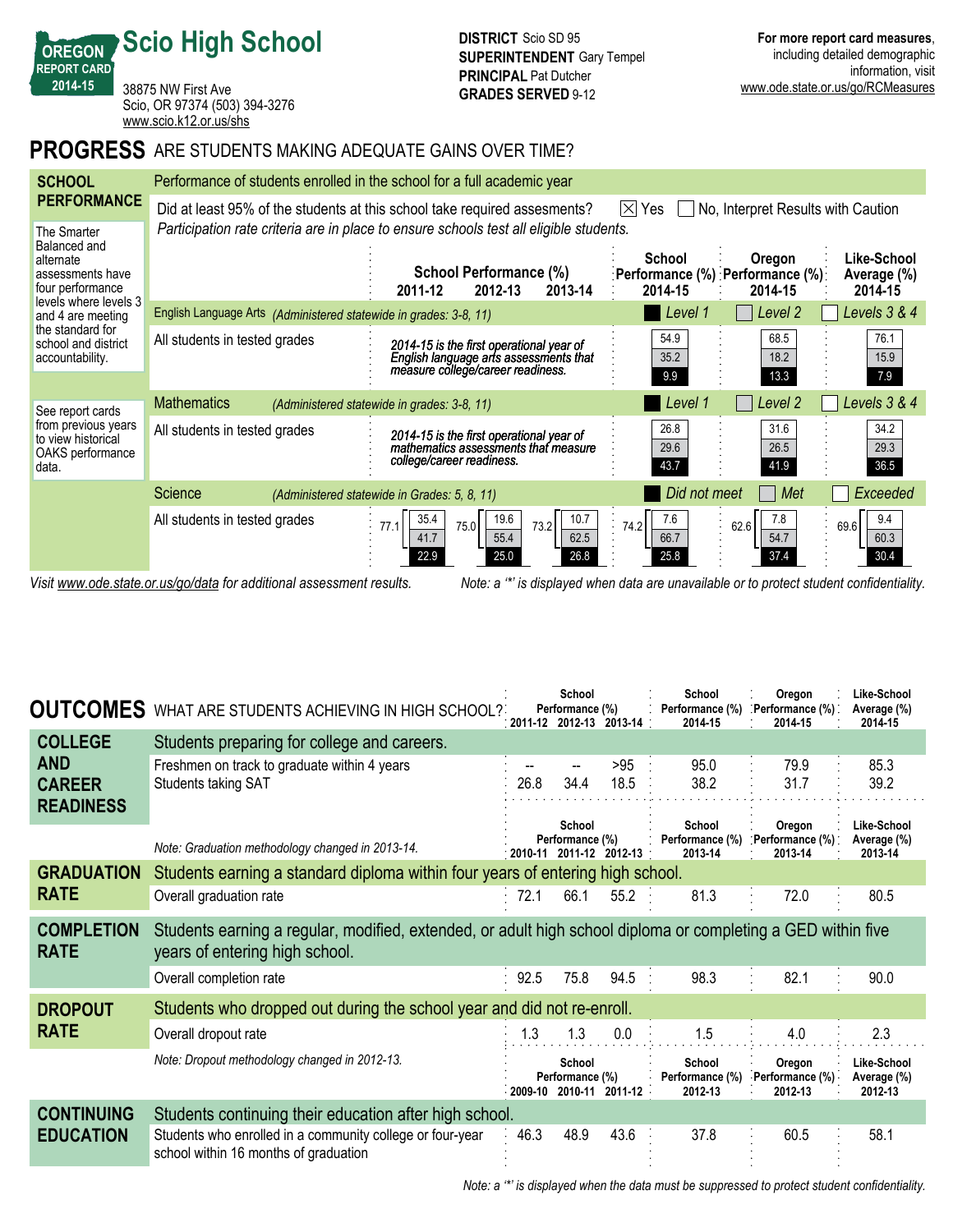

**DISTRICT** Scio SD 95 **SUPERINTENDENT** Gary Tempel **PRINCIPAL** Pat Dutcher **GRADES SERVED 9-12** 

# **OUTCOMES** FOR KEY STUDENT GROUPS AT THIS SCHOOL COMPARED TO THE SAME GROUPS STATEWIDE

| <b>STUDENT</b>                  |                                                 |                                 |                                           |                               |                                                 |                                                      |                                          |                                         |                                                 |                                                 |                                                                                            |                               |
|---------------------------------|-------------------------------------------------|---------------------------------|-------------------------------------------|-------------------------------|-------------------------------------------------|------------------------------------------------------|------------------------------------------|-----------------------------------------|-------------------------------------------------|-------------------------------------------------|--------------------------------------------------------------------------------------------|-------------------------------|
| <b>GROUP</b><br><b>OUTCOMES</b> |                                                 | School<br>(%)                   | Oregon<br>Performance Performance:<br>(%) | Like-School<br>Average<br>(%) |                                                 | School<br>(%)                                        | Oregon<br>Performance Performance<br>(%) | Like-School<br>Average<br>(%)           |                                                 | School<br>(%)                                   | Oregon<br>Performance Performance:<br>(%)                                                  | Like-School<br>Average<br>(%) |
|                                 | <b>Economically Disadvantaged</b>               |                                 |                                           |                               | American Indian/Alaska Native                   |                                                      |                                          | <b>Native Hawaiian/Pacific Islander</b> |                                                 |                                                 |                                                                                            |                               |
|                                 | On Track<br>Graduation<br>Completion<br>Dropout | >95<br>74.4<br>97.1<br>1.9      | 70.8<br>64.2<br>77.1<br>3.8               | 77.4<br>73.3<br>87.5<br>2.8   | On Track<br>Graduation<br>Completion<br>Dropout | $\star$<br>$\overline{\phantom{0}}$<br>100.0<br>0.0: | 63.5<br>53.5<br>70.3<br>6.8              | 69.2<br>81.5<br>96.4<br>3.0             | On Track<br>Graduation<br>Completion<br>Dropout | $\pmb{\star}$ .<br>-- 1<br>$\sim$ .<br>$\sim 1$ | 73.8<br>68.8<br>77.0<br>5.8                                                                | $\star$<br>80.0<br>100<br>0.0 |
|                                 | <b>English Learners</b>                         |                                 |                                           |                               | <b>Asian</b>                                    |                                                      |                                          |                                         | <b>White</b>                                    |                                                 |                                                                                            |                               |
|                                 | On Track<br>Graduation<br>Completion<br>Dropout | $\star$ :<br>--<br>--<br>--     | 74.4<br>64.2<br>72.3<br>4.9               | 85.7<br>82.6<br>80.0<br>3.3   | On Track<br>Graduation<br>Completion<br>Dropout | $\star$ .<br>--<br>--<br>$0.0$ :                     | 94.1<br>85.9<br>90.3<br>1.2              | >95<br>90.0<br>88.9<br>0.0              | On Track<br>Graduation<br>Completion<br>Dropout | >95<br>81.0<br>97.9:<br>1.2:                    | 82.0<br>74.2<br>84.5<br>3.5                                                                | 85.5<br>80.5<br>90.0<br>2.4   |
|                                 | <b>Students with Disabilities</b>               |                                 |                                           | <b>Black/African American</b> |                                                 |                                                      | Female                                   |                                         |                                                 |                                                 |                                                                                            |                               |
|                                 | On Track<br>Graduation<br>Completion<br>Dropout | 88.9<br>66.7<br>83.3<br>2.6     | 64.3<br>51.1<br>63.4<br>6.1               | 66.8<br>59.0<br>78.4<br>3.9   | On Track<br>Graduation<br>Completion<br>Dropout | --<br>100.0<br>$0.0$ :                               | 70.2<br>60.2<br>72.5<br>6.0              | 66.7<br>57.1<br>100<br>2.9              | On Track<br>Graduation<br>Completion<br>Dropout | $>95$ :<br>83.9.<br>100.0<br>0.0:               | 83.5<br>76.2<br>85.0<br>3.3                                                                | 89.5<br>86.6<br>89.8<br>2.0   |
|                                 | <b>Migrant</b>                                  |                                 |                                           |                               | <b>Hispanic/Latino</b>                          |                                                      |                                          |                                         | <b>Male</b>                                     |                                                 |                                                                                            |                               |
|                                 | On Track<br>Graduation<br>Completion<br>Dropout | $\star$<br>−−<br>$\overline{a}$ | 71.4<br>63.5<br>71.1<br>5.4               | >95<br>66.7<br>80.0<br>11.8   | On Track<br>Graduation<br>Completion<br>Dropout | $^\star$<br>75.0<br>100.0<br>6.7:                    | 72.6<br>64.9<br>75.0<br>5.3              | 85.2<br>78.0<br>86.2<br>2.6             | On Track<br>Graduation<br>Completion<br>Dropout | 94.3:<br>78.8.<br>96.8:<br>3.2:                 | 76.4<br>68.0<br>79.5<br>4.5                                                                | 81.1<br>74.9<br>90.3<br>2.7   |
| <b>Talented and Gifted</b>      |                                                 |                                 |                                           | <b>Multi-Racial</b>           |                                                 |                                                      |                                          | On-Track data are based on the 2014-15  |                                                 |                                                 |                                                                                            |                               |
|                                 | On Track<br>Graduation<br>Completion<br>Dropout | $\mathbf{L}$<br>100.0<br>0.0    | >95<br>92.4<br>97.1<br>0.5                | $>95$<br>96.9<br>100<br>0.0   | On Track<br>Graduation<br>Completion<br>Dropout | $\star$ .<br>100.0<br>100.0<br>0.0                   | 81.7<br>69.8<br>80.5<br>4.3              | 87.1<br>85.5<br>91.2<br>1.2             | 2013-14 school year.                            |                                                 | school year; all other data are based on the<br>See previous page for outcome definitions. |                               |

*Note: a '\*' is displayed when the data must be suppressed to protect student confidentiality.*

*See previous page for outcome definitions.*

**CURRICULUM & LEARNING ENVIRONMENT** WHAT IS THIS SCHOOL DOING TO IMPROVE STUDENT LEARNING

AND TO PREPARE STUDENTS FOR THE FUTURE?

| <b>SCHOOL</b>    |                                                                                                     |
|------------------|-----------------------------------------------------------------------------------------------------|
| <b>READINESS</b> | Full--time high school counselor<br>Full--time special education teacher<br>Peer conflict mediation |
|                  | Universal breakfast program<br><b>Conflict Resolution for Freshmen</b>                              |

*Data and information in the Curriculum and Learning Environment section were provided by local schools and districts, and were not verified by the Oregon Department of Education.*